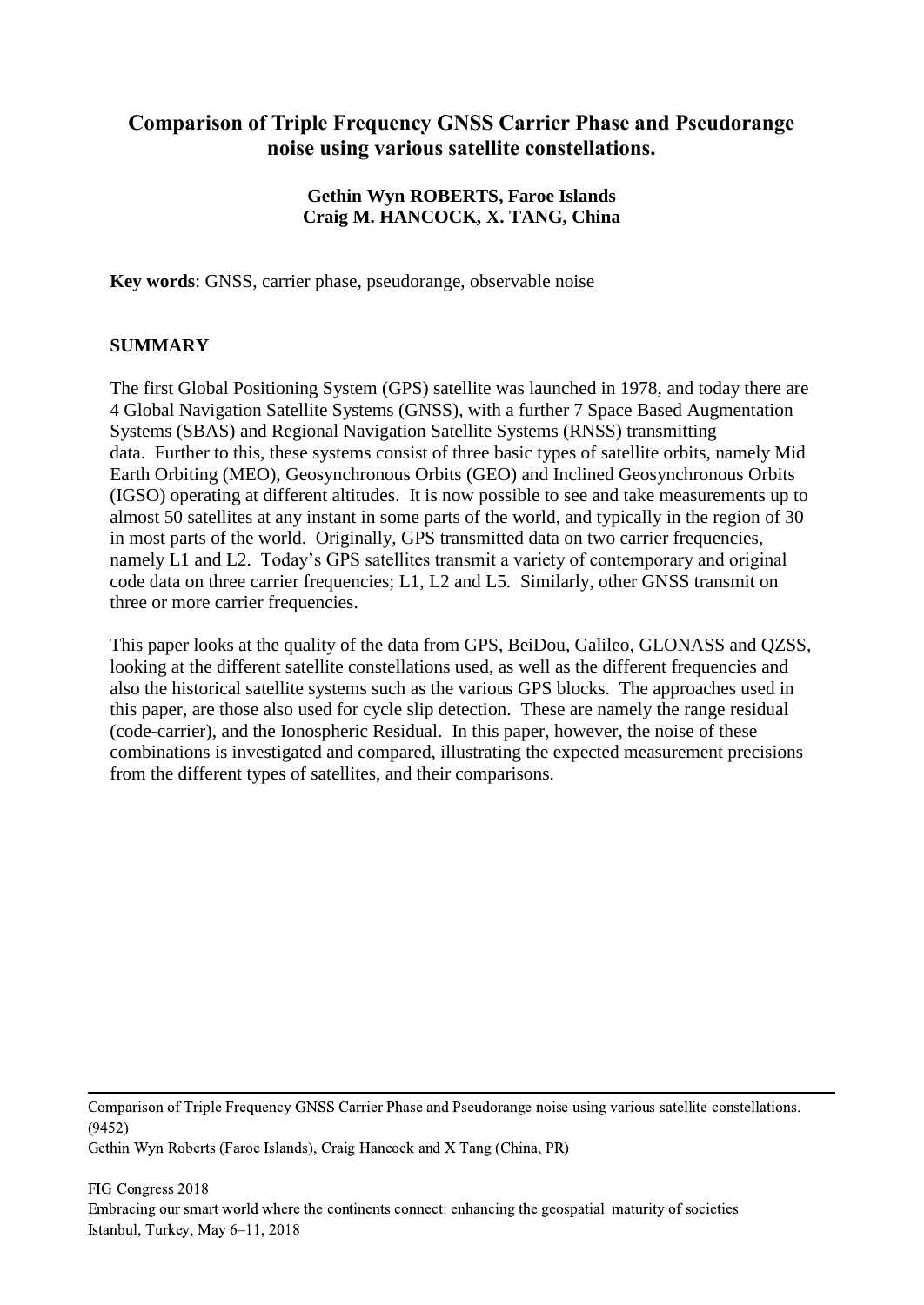# **Comparison of Triple Frequency GNSS Carrier Phase and Pseudorange noise using various satellite constellations.**

# **Gethin Wyn ROBERTS, Faroe Islands, Craig HANCOCK, China**

# **1. INTRODUCTION**

The first Global Positioning System (GPS) satellite was launched in 1978, transmitting pseudorange codes on L1 (1575.42 MHz) and L2 (1227.60 MHz) carrier frequencies. Today, there are four Global Navigation Satellite Systems (GNSS) transmitting various codes on various carrier frequencies. These are the USA's GPS, Russia's GLONASS, Europe's Galileo and China's BeiDou. Most of the carrier phase and pseudorange data are available using civilian GNSS receivers. In addition to this, GPS and subsequent GNSS such as the Russian GLONASS and European Galileo use Mid Earth Orbiting (MEO) satellites to transmit the data. These typically orbit at altitudes of 20,200km (GPS), 19,100km (GLONASS) and 23,222km (Galileo). However, the regional Japanese Quazi Zenith Satellite System incorporates Inclined Geosynchronous Orbits (IGSO) with satellites at perigee altitude of about 32,000 km and apogee altitude about 40,000 km. BeiDou incorporates three different types of orbits, these being MEO at around 27,878km, IGSO and Geosynchronous (GEO) orbits both at around 42,164km.

Further to this, various GNSS, in particular the older systems such as GPS and GLONASS, have successive generations of satellites. GPS, for example, began its evolution through launching a tranche of 11 Block I satellites between 1978 and 1985. Following this, 28 Block II and IIA satellites were launched, followed by 20 Block IIR and a further eight Block IIR-M satellites. The latest tranche of satellites to be launched are Block IIF, initially launched in May 2010, these satellites include a third civil frequency, L5 (1176.45 MHz). The final of the 12 Block IIF satellites was launched in February 2016. The new tranche of 10 Block IIIA satellites was initially planned to start launching in 2014, but significant delays have pushed the scheduled launch back to May 2018. The final Block IIIA satellite is planned to be launched in 2023. Improvements in signal quality as well as reliability of the satellites are seen through the generations, as well as the introduction of new signals, such as L1C, L2C, L5 carrier and codes, as well as M-codes, on top of the existing L1-C/A code and the P code on both L1 and L2. Improvements are also seen in boosting the transmitting power.

This paper investigates the use of two approaches to analyse the relative noise in the various carrier phase and pseudorange observable for GPS, BeiDou, Galileo, GLONASS and QZSS. In addition, results are presented for GPS Block IIA, Block IIR, Block IIRM and Block IIF satellites.

Comparison of Triple Frequency GNSS Carrier Phase and Pseudorange noise using various satellite constellations. (9452)

Gethin Wyn Roberts (Faroe Islands), Craig Hancock and X Tang (China, PR)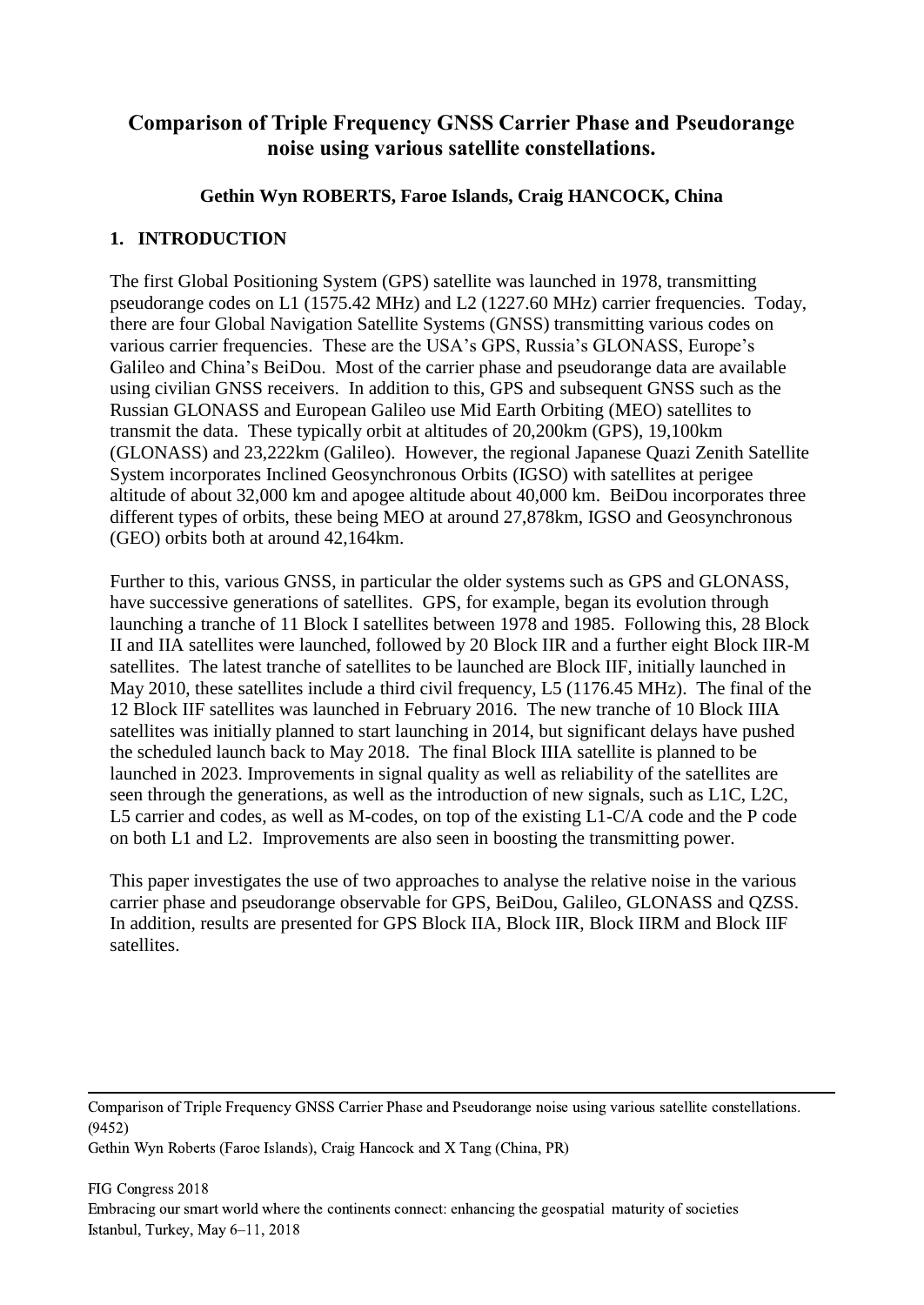### **2. OBSERVABLES**

Two approaches are used in this paper to analyse the relative noise in the observables. These are called the range residual, and the ionospheric residual. Both techniques can also be used to detect cycle slips [Roberts, 2017].

### **2.1 Range Residual**

The range residual is simply the change from one epoch to the next in the difference in the range calculated using the pseudorange and the range calculated by the carrier phase on a specific frequency. The pseudorange values are scaled using the wavelength to an equivalent range in units of the carrier's cycles rather than metres. Equation 1 illustrates the range residual between the pseudorange  $\rho$  on a specific carrier frequency and the carrier phase observable  $\phi$ , using the wavelength  $\lambda$  of the carrier to scale the pseudorange. The values of these observables are compared between epochs i and i-1.

$$
RR = \frac{(\rho_{(i)} - \rho_{(i-1)})}{\lambda} - (\phi_{(i)} - \phi_{(i-1)})
$$
 Eq. 1

Two adjacent epochs are used as in equation 1, as then the integer ambiguity value, as well as the ionospheric and tropospheric errors, and satellite and receiver clock errors are the same, or negligibly different at such small (<1s) epoch intervals, at epochs i and i-1. Therefore, these are all cancelled out in Equation 1, and the resulting range residual is the measurement receiver and observable noise. The pseudorange observable will be significantly noisier than the carrier phase observable, therefore this method is a good way to calculate the measurement noise for the pseudoranges.

### **2.2 Ionospheric Residual**

If the carrier waves travelled only through a vacuum, then a phase observation from a specific satellite to a specific GNSS receiver could be scaled and converted to an equivalent phase measurement on another frequency using the frequencies of the carrier waves [Roberts, 2017]. However, as the signal passes through the ionosphere, systematic errors which are frequency dependent are introduced, so it is not possible to directly convert from one carrier phase value to another for a specific range measurement. The error is known as the ionospheric residual, and this will change slowly over time as the satellite passes overhead and the ionosphere being passed through changes, and also as the ionosphere slowly changes its characteristics over time, mainly due to the sun's activities, or as the user changes location. The electromagnetic characteristics of the ionosphere itself will also change over time [Goad, 1986]. The Ionospheric Residual value is defined in Equation 2 [Roberts, 1997].

$$
IR_a = \phi_a - \phi_b \cdot \left(\frac{f_a}{f_b}\right) + \varepsilon
$$
 Eq. 2

Comparison of Triple Frequency GNSS Carrier Phase and Pseudorange noise using various satellite constellations. (9452)

Gethin Wyn Roberts (Faroe Islands), Craig Hancock and X Tang (China, PR)

#### FIG Congress 2018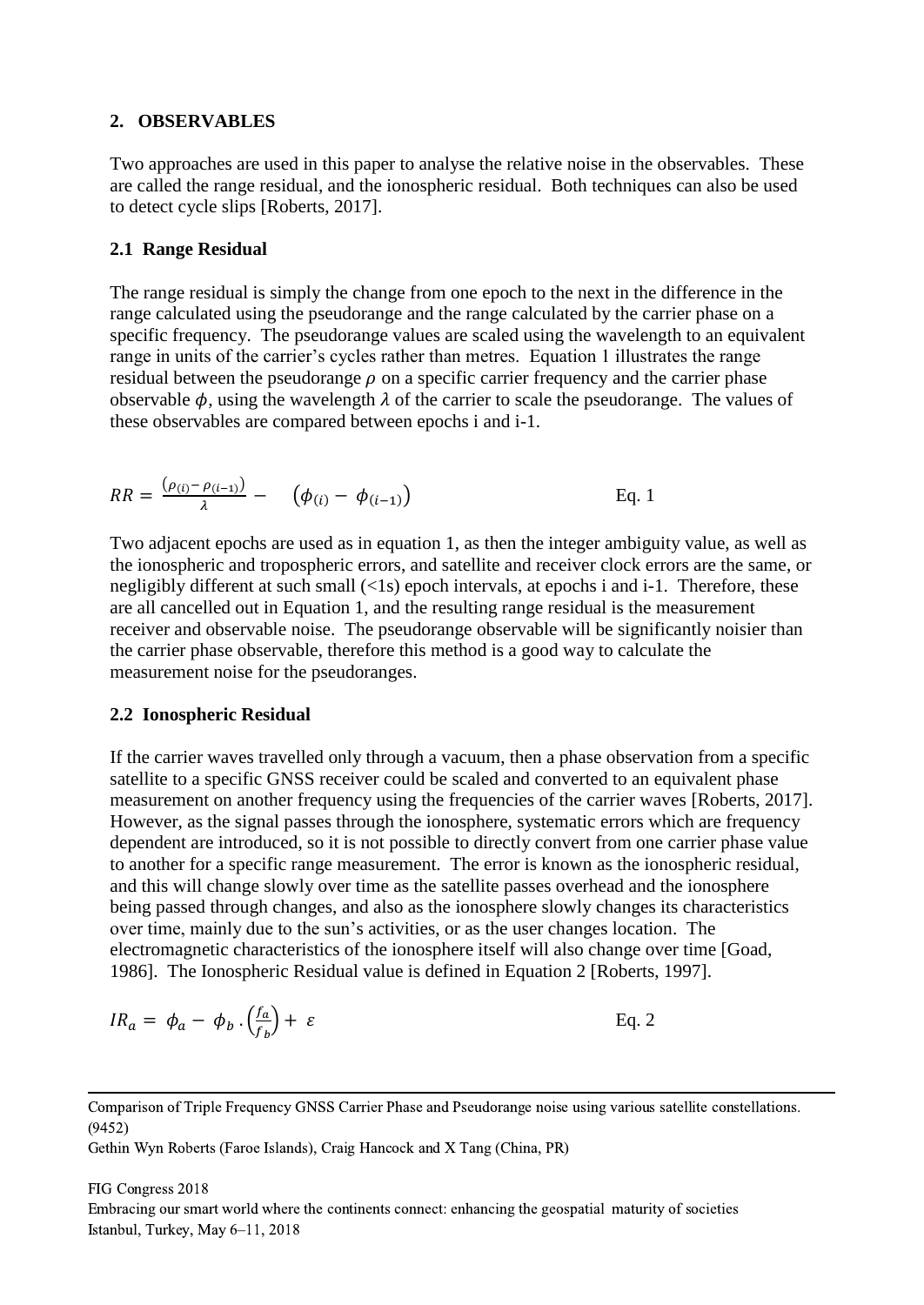$\phi_a$  and  $\phi_b$  are the carrier phase observables from the same satellite at the same epoch, but at two frequencies, such as L1 and L2, or L2 and L5, or B1 and B3.  $f_a$  and  $f_b$  are the corresponding frequencies for these carrier phase values, and  $\varepsilon$  represents the errors due to the ionosphere, troposphere, receiver noise and integer ambiguity. The ionospheric residual will change slowly over time, of the order of 1 cycle per minute. Equation 3 illustrates the comparison of the ionospheric residual at epochs i and i-1. Equation 3 therefore eliminates other error sources or unknowns  $\varepsilon$ , as this value will change very slightly from one epoch to the next, when considering small epoch intervals such as <1s. When considering data with no cycle slips, then the ionospheric residual values at subsequent epochs will be very similar in value, and change slowly, but will also give an indication of the receiver's carrier phase noise, which can be related to other frequency combinations and other satellites.

$$
\delta IR = \left(\phi_a - \left(\frac{f_a}{f_b} \cdot \phi_b\right)\right)_{(i)} - \left(\phi_a - \left(\frac{f_a}{f_b} \cdot \phi_b\right)\right)_{(i-1)} \quad \text{Eq. 3}
$$

### **3. RESULTS**

#### **3.1 Overview Results**

The results presented in this paper are a subset of a much larger set.

Figure 1 illustrates the range residuals for GPS PRN32 (Block IIA satellite) and PRN14 (Block IIR satellite). The data were gathered for 27,400 epochs for PRN32 and 63,200 epochs for PRN14. The data for all the results in Figure 1 were gathered using a Leica GS10 GPS receiver, located at the University of Nottingham campus in Ningbo, China. It can be seen from these graphs that the Block IIR results are less noisy than those of the Block IIA satellite, illustrating an improvement in the pseudorange signal quality for a newer generation of GPS satellite.



Comparison of Triple Frequency GNSS Carrier Phase and Pseudorange noise using various satellite constellations. (9452)

Gethin Wyn Roberts (Faroe Islands), Craig Hancock and X Tang (China, PR)

#### FIG Congress 2018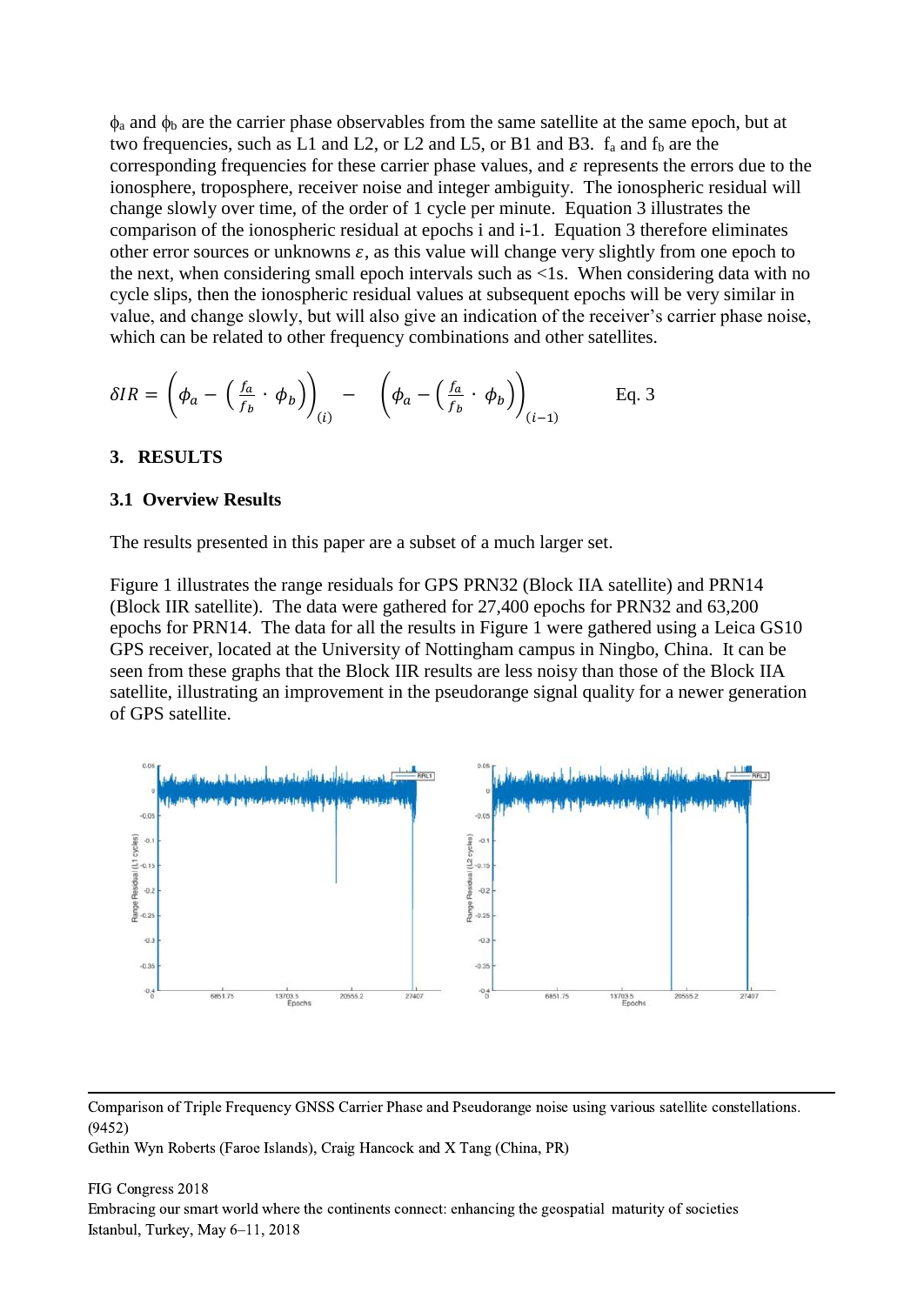

Figure 1, Range residual results (top) GPS PRN32 (Block IIA satellite) and (bottom) GPS PRN14 (Block IIR satellite).

Further to this, Figure 2 illustrates the corresponding L1L2 ionospheric residual plots for PRN32 and PRN14. Again, here it can be seen that the noise values for the block IIR satellite are less than those for the Block IIA satellite. Again, this implies a relative improvement in the quality of the carrier phase observable for the newer generation of GPS satellite.



Figure 2, Ionospheric Residual results for the L1 and L2 combination (left) PRN32 (Block IIA) and (right) PRN14 (Block IIR).

If we compare BeiDou ionospheric residual results, this time through using a ComNav GNSS receiver, we can see the comparison of noise on the three ionospheric residual combinations, B1B2, B1B3 and B2B3, as well as the results from the three types of satellite orbits, ie MEO, IGSO and GEO. Figure 3 illustrates the ionospheric residual results for PRN07 (IGSO) for the three frequency combinations.

Comparison of Triple Frequency GNSS Carrier Phase and Pseudorange noise using various satellite constellations. (9452)

Gethin Wyn Roberts (Faroe Islands), Craig Hancock and X Tang (China, PR)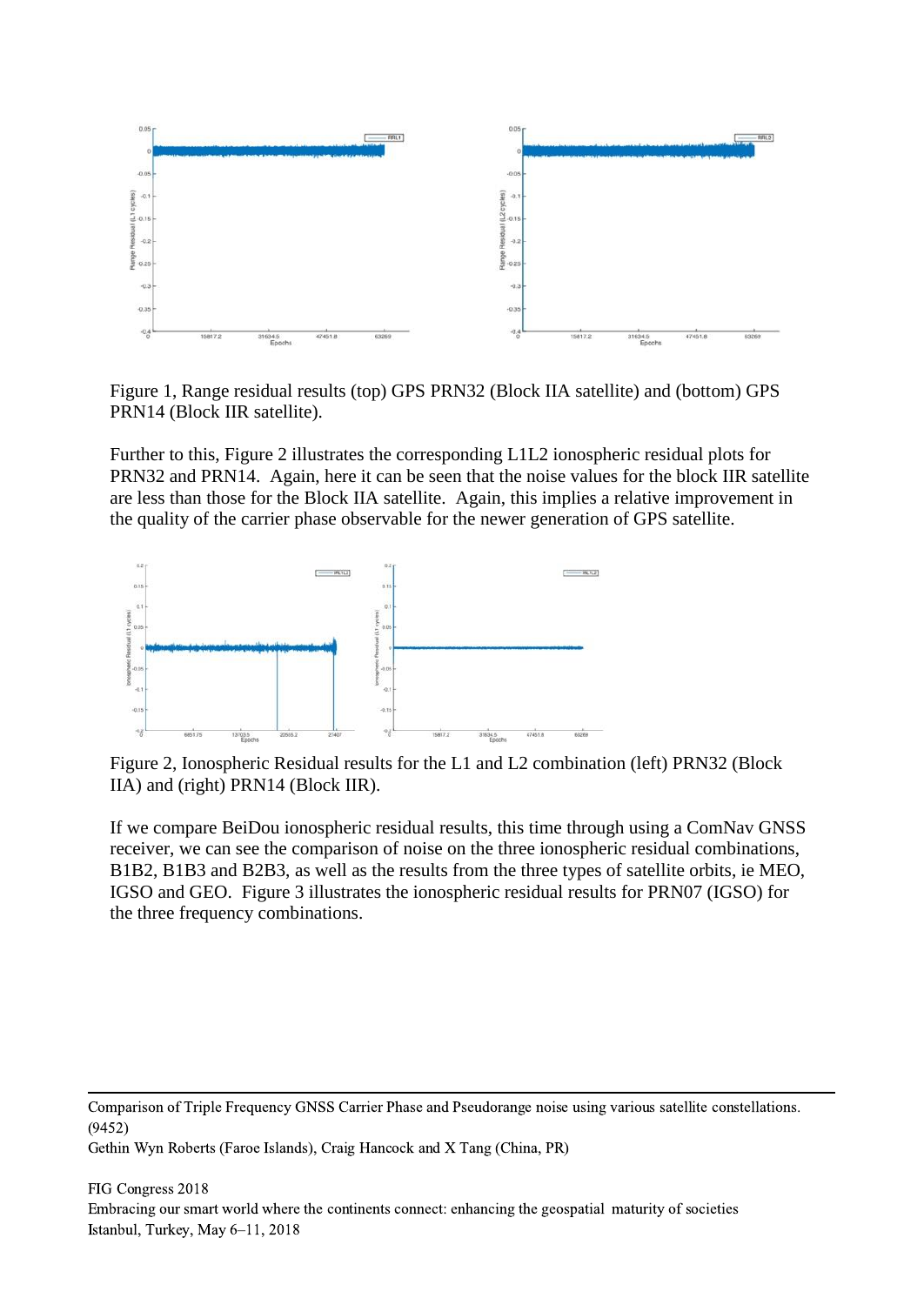

Figure 3, Ionospheric Residual results for BeiDou PRN07 (IGSO) for combinations B1B2 (left), B1B3 (centre), B2B3 (right).

Figure 4 illustrates the ionospheric residual results for PRN01 (GEO) for the three frequency combinations.



Figure 4, Ionospheric Residual results for BeiDou PRN01 (GEO) for combinations B1B2 (left), B1B3 (centre), B2B3 (right).

Figure 5 illustrates the ionospheric residual results for PRN12 (MEO) for the three frequency combinations.



Figure 5, Ionospheric Residual results for BeiDou PRN12 (MEO) for combinations B1B2 (left), B1B3 (centre), B2B3 (right).

Comparison of Triple Frequency GNSS Carrier Phase and Pseudorange noise using various satellite constellations. (9452)

Gethin Wyn Roberts (Faroe Islands), Craig Hancock and X Tang (China, PR)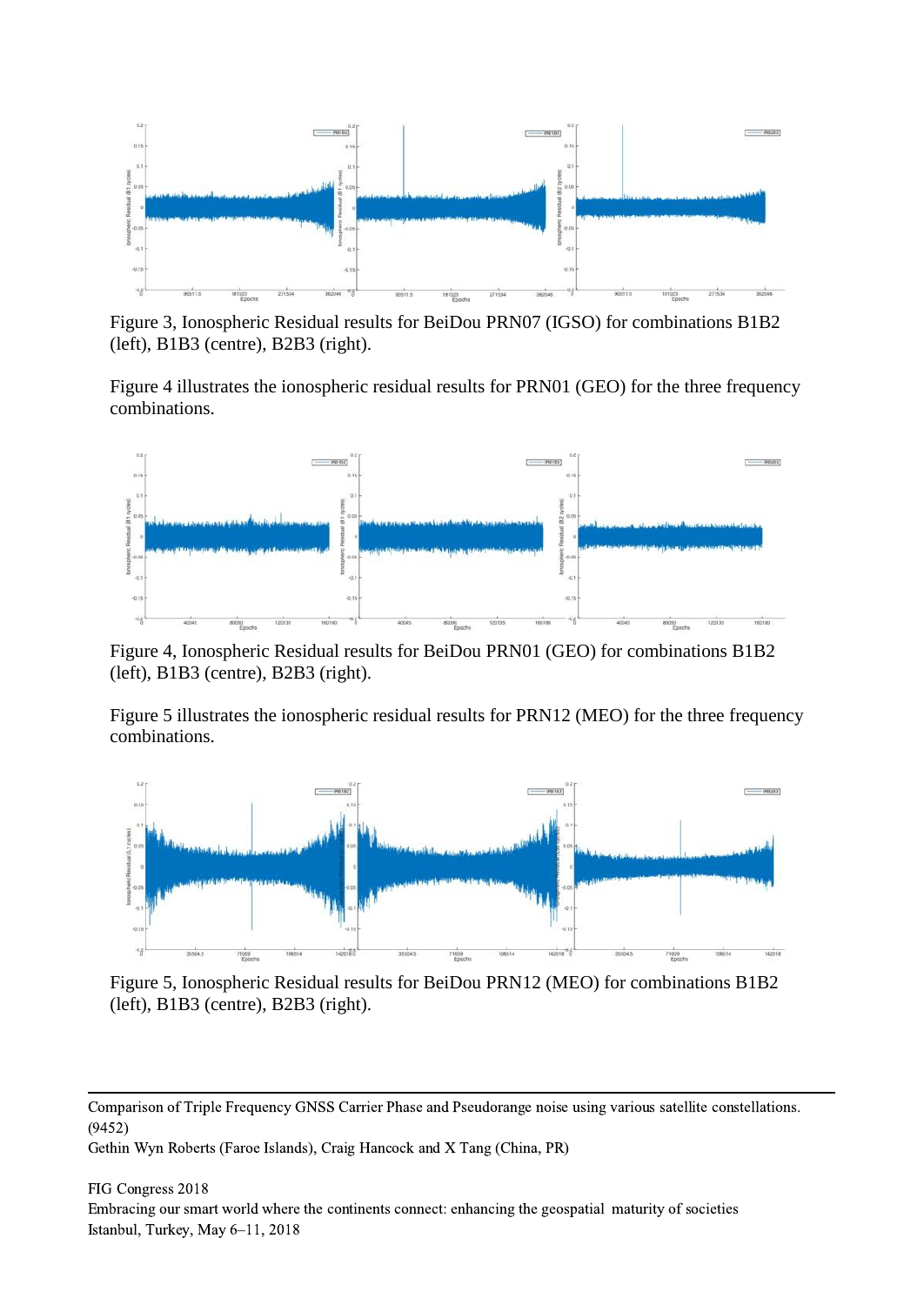Here it can be seen that the B2B3 combination is generally less noisy than the B1B2 and B1B3. In addition to this, it can be seen that when the MEO and IGSO satellites are at lower elevation angles, the observables also become noisier. The GEO satellites have a constant elevation angle, and do not experience this phenomenon.

# **3.2 Detailed Results**

This section presents results gathered on a single GNSS receiver located at the University of Curtin's GNSS research centre. The GNSS receiver used is a Trimble NET9, and the antenna used is a Trimble TRM 59800.00 SCIS choke ring antenna. The data was downloaded in BINEX format and converted into RINEX 3.02 format using RTKLIB [Takasu, 2013] software. Software was developed by the authors in Matlab in order to interrogate the data files and implement the range residual and ionospheric residual algorithms. RINEX 3.02 format was chosen due to its compatibility with multi-GNSS and multi-frequencies.

Results are presented for both Ionospheric residual and range residual results for various GNSS. The results presented have been calculated with varying elevation mask angles, ranging from  $0^{\circ}$  to 55  $^{\circ}$  at 5  $^{\circ}$  intervals. The RMS values of the resulting ionospheric residuals and range residuals were calculated and plotted against the respective elevation mask angle for each satellite and frequency combinations. This illustrates the influence of the elevation mask angle used on the results.

Typically, tens of thousands of epochs of data were used for every plotted point in the following figures. Further to this, not only are the results for the various frequencies and frequency combinations for the various GNSS illustrated, but also the various satellite types, MEO, GEO and IGSO, and various satellite Blocks for GNSS. GPS Block IIA (PRN04), Block IIR (PRN14), Block IIRM (PRN31) and Block IIF (PRN01, PRN26, PRN25 and PRN32) data were all analysed. Thus, the comparison of the various frequencies within each satellite system are illustrated, as well as the variations by comparing the various satellite constellation types and the various generations of GPS satellites. The BeiDou data illustrated are MEO (C12, C14, C11), IGSO (C09, C10, C07) and GEO (C01, C02). The data used were gathered on the 1st September 2015 in order to include the last remaining GPS Block IIA satellite (PRN04), which was taken out of operation on the 3 November 2015.

Figure 6 illustrates the range residual results for GPS (a), BeiDou (b), Galileo (c), GLONASS (d) and QZSS (e) respectively. These figures have been drawn so that the y-axis ranges are the same for each, hence illustrating the relative values.

Figure 6 (a) illustrates the range residual results for GPS. It can be seen that the L1 CA code results are the noisiest, with PRN14 being the noisiest, followed by PRN31, PRN04, PRN26, PRN01, PRN25 and PRN32. It can also be seen with these results that lower elevation angle mask increases the noise level. Both the L2 and L3 code results are less noisy. Looking at the detail, the L5 code results is less noisy than the L2 and affected less than the L1 results by

Comparison of Triple Frequency GNSS Carrier Phase and Pseudorange noise using various satellite constellations. (9452)

Gethin Wyn Roberts (Faroe Islands), Craig Hancock and X Tang (China, PR)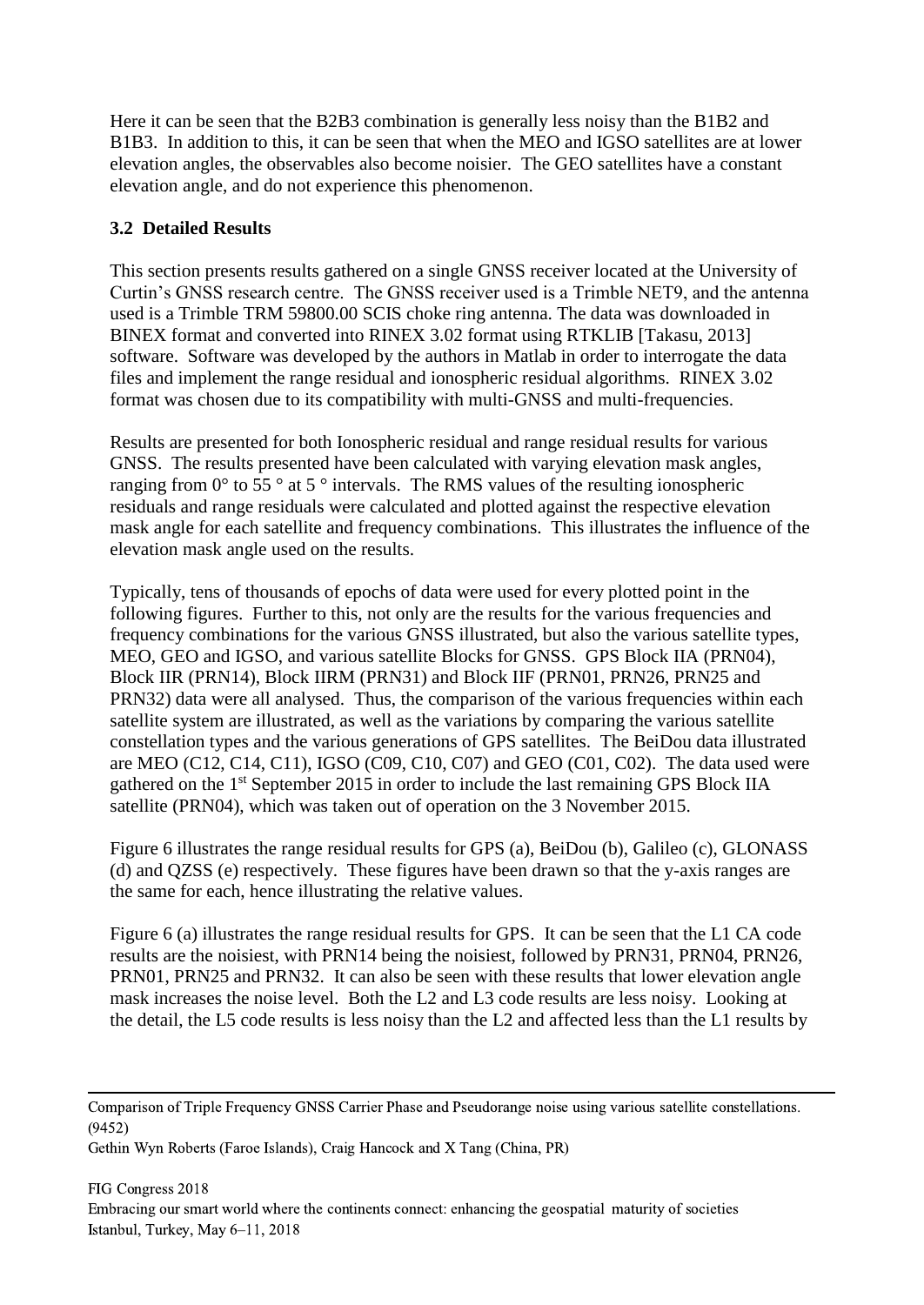the changes in elevation mask angles used. Interestingly enough, the data file includes both the L2Y code and L2C code results. L2C only exists on the Block IIR and Block IIF satellites. The L2C code results are generally noisier than the L2Y code.

Figure 6(b) illustrates the results for the range residuals for the BeiDou satellites. Here it can be seen that the B1 code is affected more by low elevation mask angles, and hence multipath, than B2 and B3. It can also be seen that both the geostationary satellites' B1 results stand out, with satellite C02 being noisier than C01. The B2 and B3 values for both these GEO satellites are bunched up with the majority of the other results towards the middle of the figure. The pairs of B2 and B3 results for the Geo satellites are close to each other in values, and the pairs of B2 and B3 results for the other satellites are also close to each other. It can also be seen that the range residual results for BeiDou are generally lower than GPS, in units of cycles. Similarly, for Galileo Figure 6(c), the E1 results are worst, and affected more by low elevation masks, and hence multipath. Again, generally the Galileo results are seen to be improved over GPS. The GLONASS results, Figure 6(d) illustrate that the L1C results are generally noisier, and then the L1P, followed by L2C and L2P. PRN09 is also consistently generally noisier than PRN10. Finally, Figure 6(e) illustrates the results for QZSS. Again, L1C is the noisiest and affected most by low elevation mask angles.



Comparison of Triple Frequency GNSS Carrier Phase and Pseudorange noise using various satellite constellations. (9452)

Gethin Wyn Roberts (Faroe Islands), Craig Hancock and X Tang (China, PR)

#### FIG Congress 2018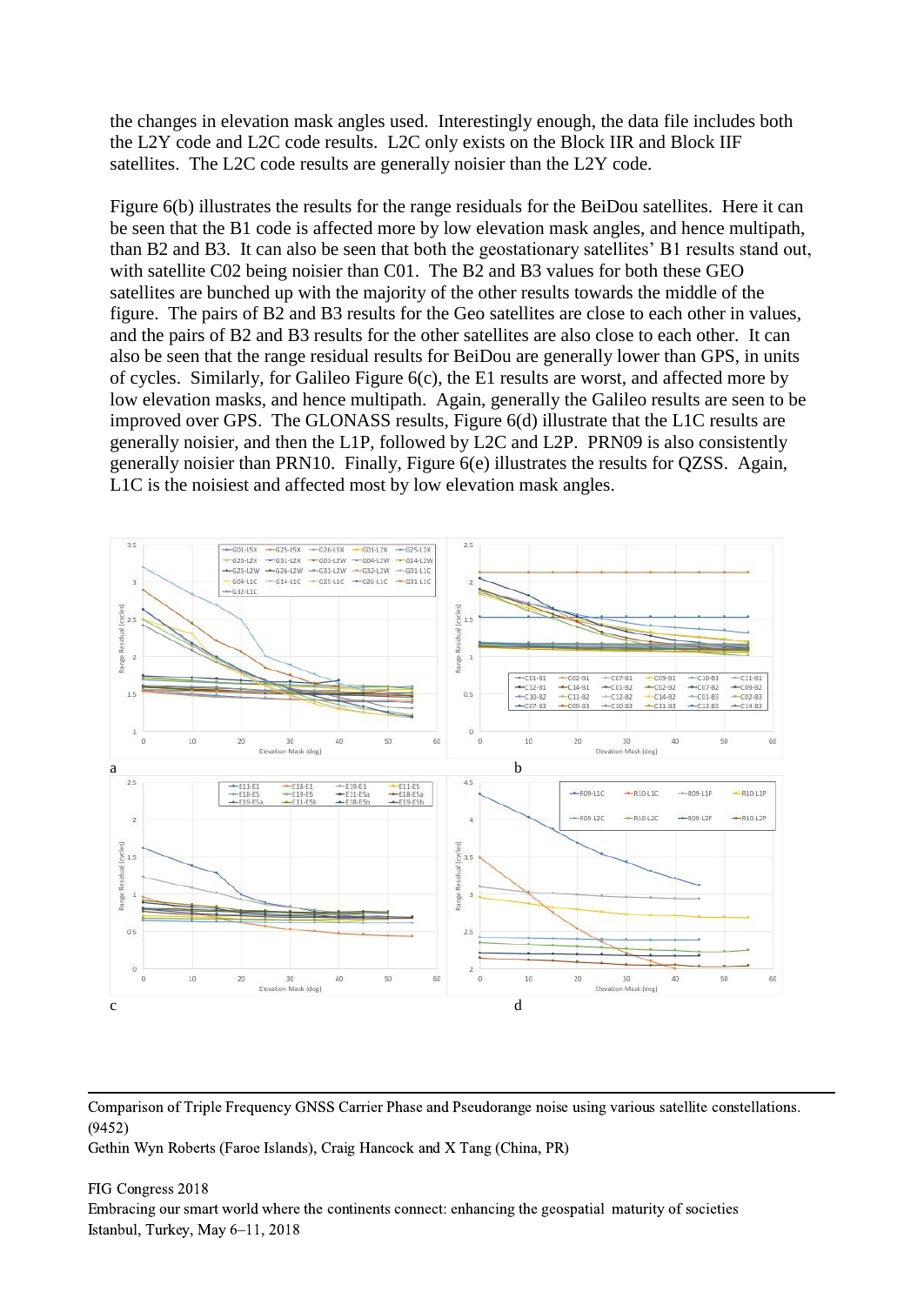

Figure 6, Range Residual results for GPS (a), BeiDou (b), Galileo (c), GLONASS (d) and QZSS (e).

Figure 7 illustrates the ionspheric residual results for the same satellites are Figure 6. This time, however, the resulting ionospheric residual values are calculated using pairs of data from the same satellite on different carrier frequencies. The range residual results compare the code and carrier from specific satellites and frequencies. Figure 7(a) shows that the ionospheric residual results are affected by low elevation masks, and that the L1L2CW (L1 CA code and L2 Y code available on all the satellites) combinations are the noisiest, followed by L2L5WX (L1 P code and L5 code available on Block IIF satellites, PRN 26, PRN01, PRN25), followed by L1L2CX (L1 CA code and L2 C code available on Block IIF and Block IIRM satellites, PRN31, PRN26, PRN01 and PRN25), followed by L1L5CX (L1C code and L5 code, Block IIF satellites, PRN01, PRN25, PRN26) and finally the least noisy were the L2L5XX results (L2 C code and L5 code available on Block IIF satellites, PRN26, PRN25 and PRN01). It can be seen that Block IIF satellite PRN32 has no L5 data, or L2 C code data.



Comparison of Triple Frequency GNSS Carrier Phase and Pseudorange noise using various satellite constellations. (9452)

Gethin Wyn Roberts (Faroe Islands), Craig Hancock and X Tang (China, PR)

#### FIG Congress 2018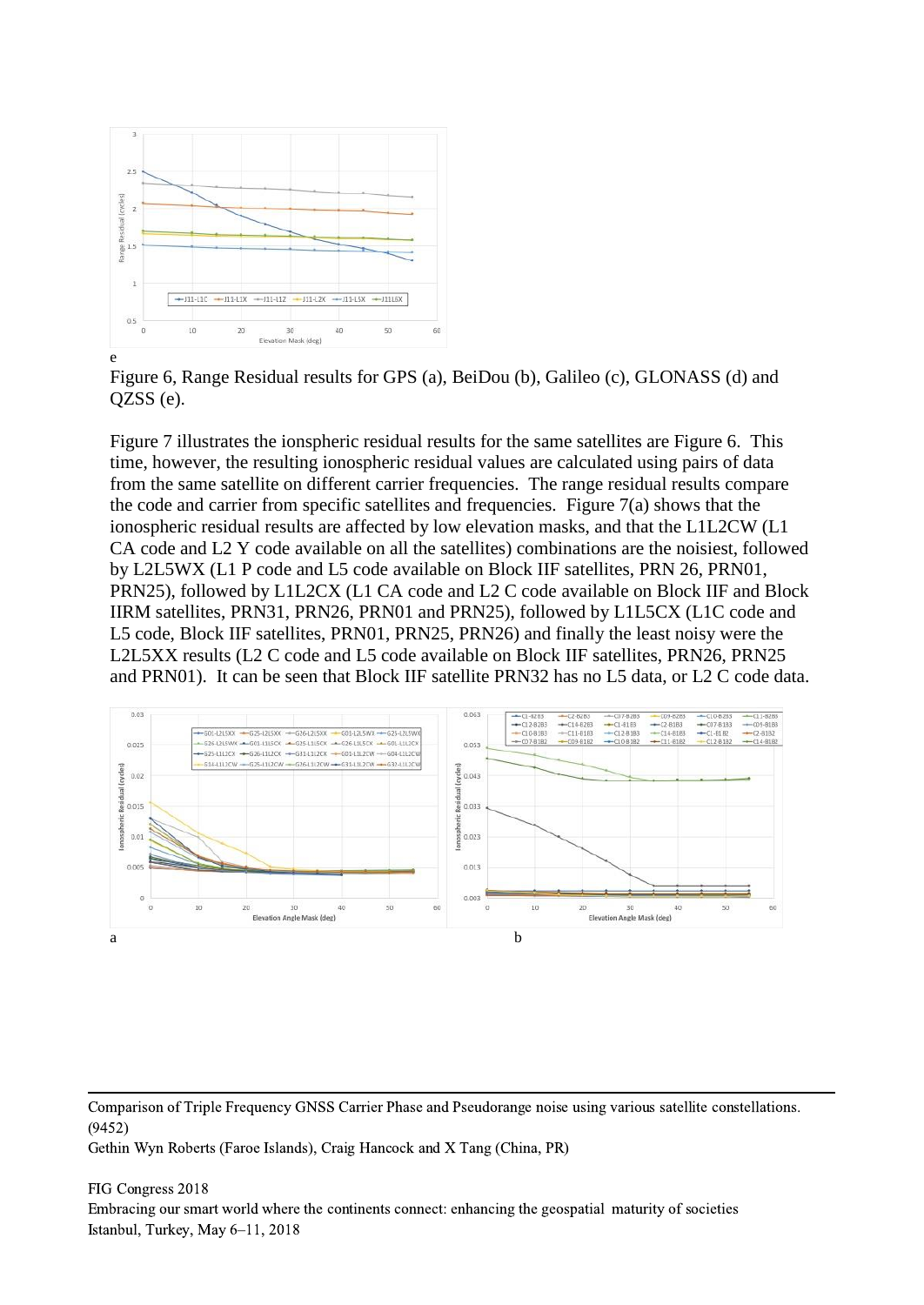



Figure 7(b) illustrates the BeiDou ionospheric residual plots, illustrating that satellite C14 is much noisier for all three combinations of B1B3, BB1B2 and B2B3 in that order. The B1B2 combinations for the satellites are generally the noisiest, and then the B1B3 and B2B3 combinations are intertwined. The Galileo results again illustrate that the E1 combinations are generally noisier, and again we see the effect of low elevation angle masks introducing more multipath noise, Figure 7(c). Generally, however, the Galileo results are less noisy than GPS, as are the BeiDou results.

The GLONASS results are again generally the noisiest, and again PRN09 is noisier than PRN10, with the L1P combinations being noisier, Figure 7(d). Figure 7(e) shows that there are generally two groups of results. The upper set consists of L1L2ZX, L1L5ZX, L1L2XX, L1L5XX, L1L6ZX and L1L6XX from highest to lowest noise respectively. The lower, less noisy, group consists of L1L2CX, L1L5CX, L2L5XX, L2L6XX, L1L6CX, and L5L6XX from highest to lowest noise respectively. Further details about the various codes and carrier values can be found in the RINEX 3.02 manual produced by the IGS [IGS, 2013].

Comparison of Triple Frequency GNSS Carrier Phase and Pseudorange noise using various satellite constellations. (9452)

Gethin Wyn Roberts (Faroe Islands), Craig Hancock and X Tang (China, PR)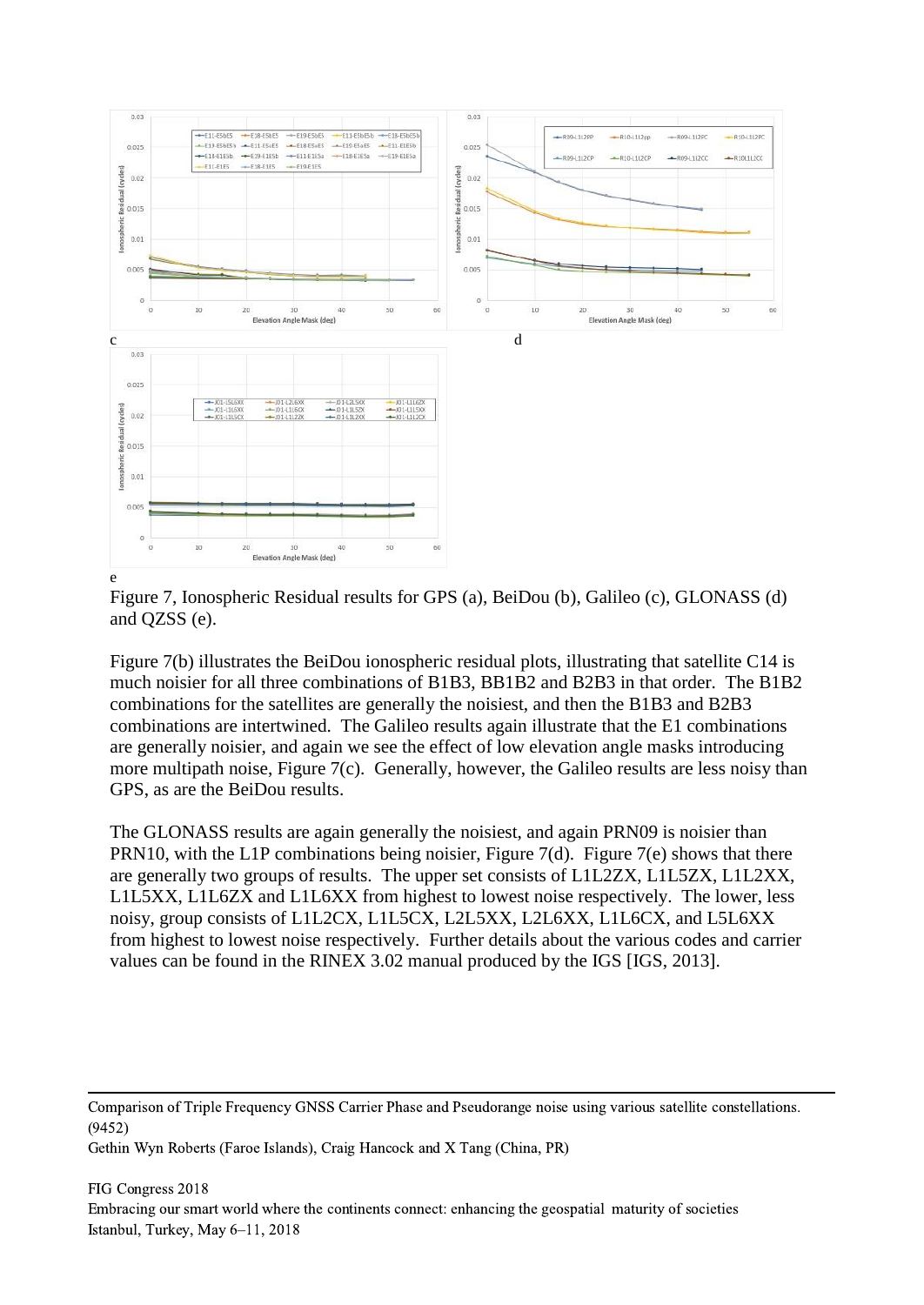### **CONCLUSIONS**

These preliminary results illustrate that there are differences in the noise values for various GNSS, frequencies as well as satellite generations. It can be seen that generally L1, B1 and E1 have noisier results, and are affected more so by low elevation mask data, and hence multipath. It can also be seen that newer generations of satellites do indeed produce better quality data. Some specific satellites produce lower quality data such as GLONASS PRN09 and BeiDou C14. This could be due to multipath produced at the satellite.

### **REFERENCES**

Goad, C., (1986). Precise Positioning with the GPS. Proceedings of the CERN Accelerator School of Particle Acceleration, CERN, Geneva.

IGS, RINEX The Receiver Independent Exchange Format Version 3.02, International GNSS Service (IGS), RINEX Working Group and Radio Technical Commission for Maritime Services Special Committee 104 (RTCM-SC104), April 3, 2013.

Roberts, G. W., (1997). Real Time On The Fly Kinematic GPS. PhD Thesis, the University of Nottingham.

Roberts, G. W.; Triple Frequency multi-GNSS Cycle Slip Detection using Ionospheric Residuals. FIG Working Week, Helsinki, Finland. 28 May – 2 June 2017.

Takasu. T. "Rtklib ver. 2.4.2 manual. http://www.rtklib.com/prog/manual 2.4.2.pdf," Tech, 2013.

## **ACKNOWLEDGEMENTS**

The work in this paper is supported by the Ningbo Science and Technology Bureau as part of the project 'Structural Health Monitoring of Infrastructure in the Logistics Cycle (2014A35008)', as well as the Young Scientist programme of Natural Science Foundation of China (NSFC) with a project code 41704024. The GNSS data used for this paper were obtained from the Curtin GNSS Research Centre's at Curtin University [http://saegnss2.curtin.edu.au/ldc/.](http://saegnss2.curtin.edu.au/ldc/)

Comparison of Triple Frequency GNSS Carrier Phase and Pseudorange noise using various satellite constellations. (9452)

Gethin Wyn Roberts (Faroe Islands), Craig Hancock and X Tang (China, PR)